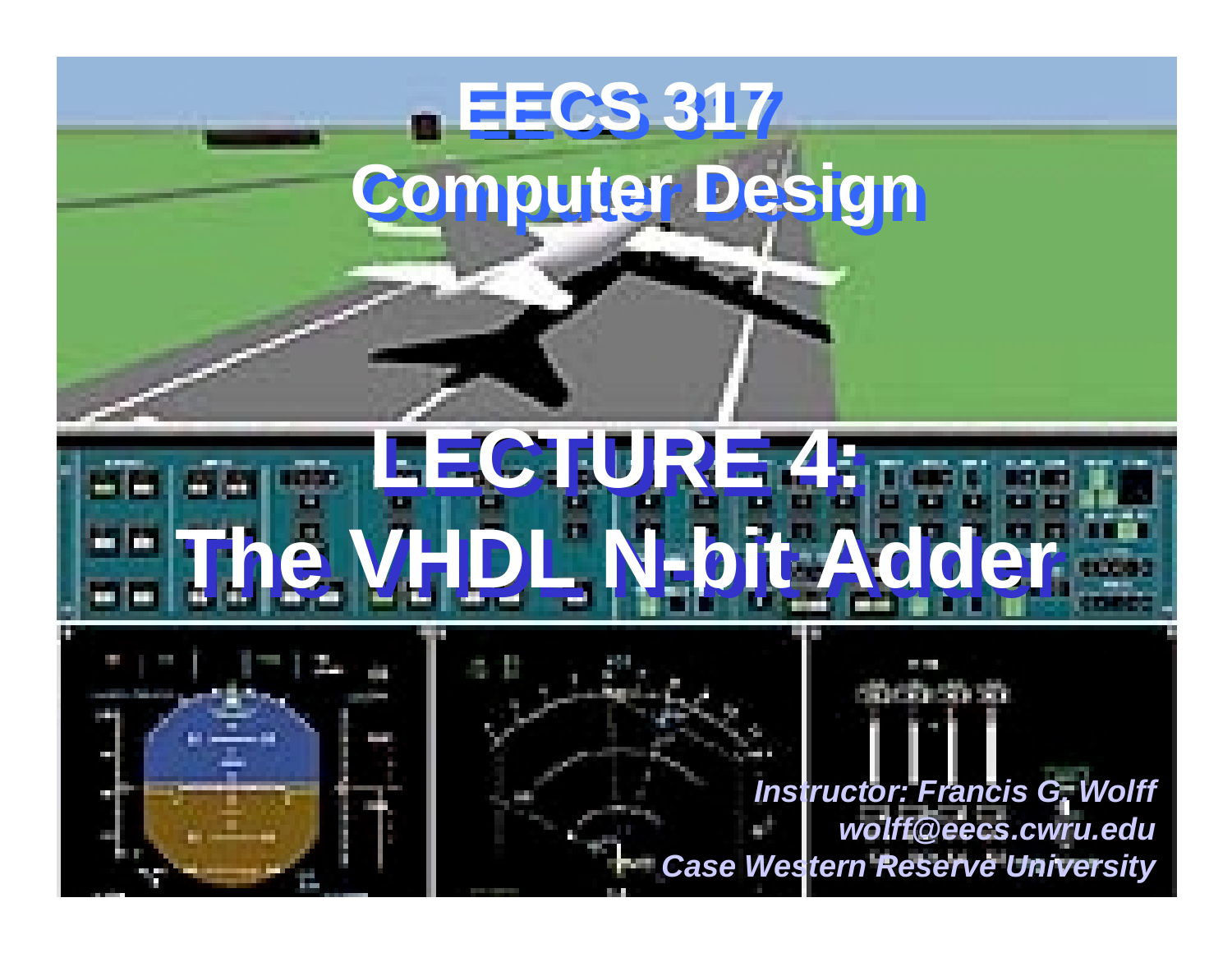### **Review: N-Bit Ripple-Carry Adder**



 $\mathbf{I}$   $\mathbf{I}$ 





CS150 Newton

 $6.2.10$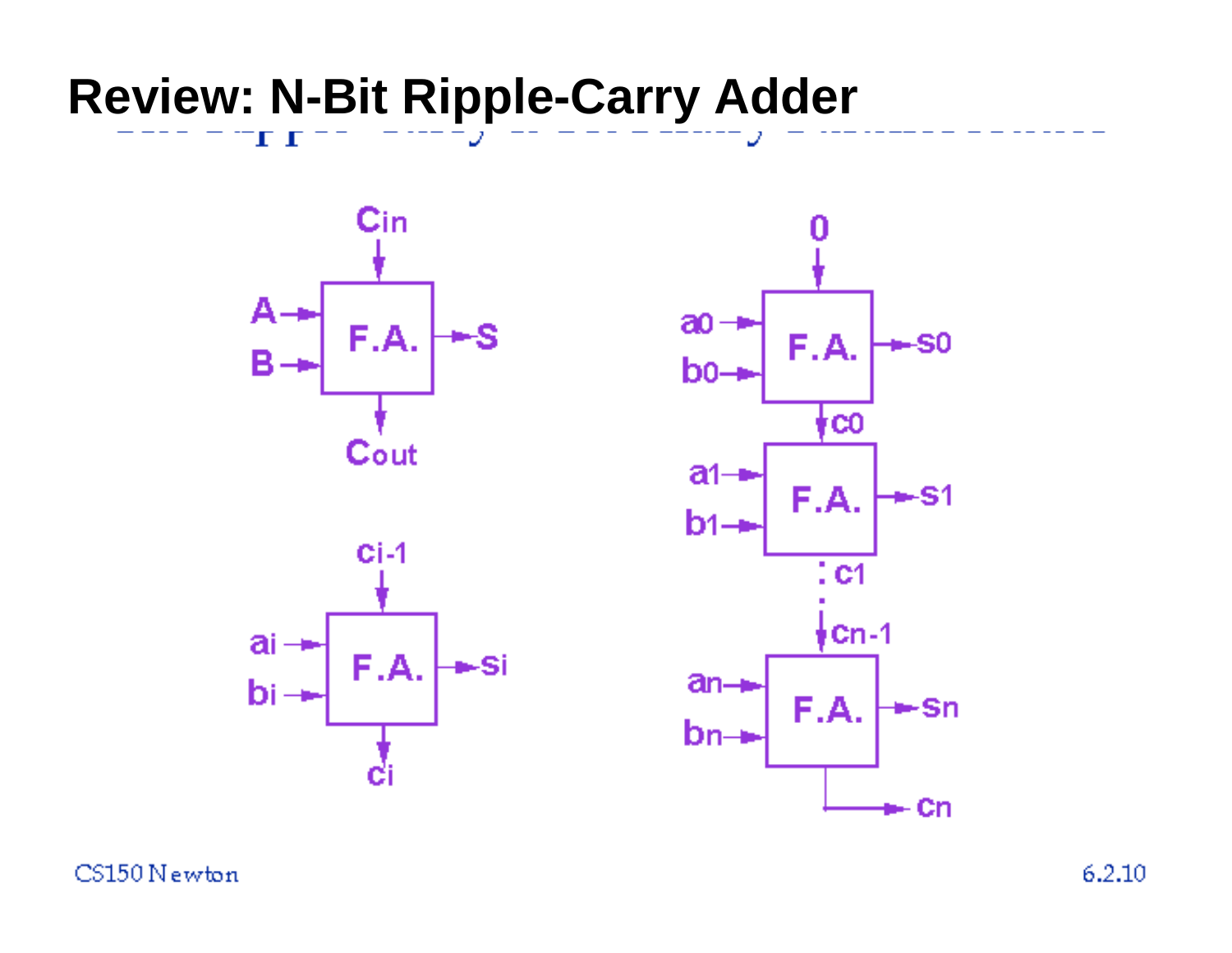# **Hierarchical design: 2-bit adder**

• **The design interface to a two bit adder is**

```
LIBRARY IEEE;
LIBRARY IEEE;
USE IEEE.std_logic_1164.ALL;
USE IEEE.std_logic_1164.ALL;
ENTITY adder_bits_2 IS
ENTITY adder_bits_2 IS
   PORT (Cin: IN std_logic;
PORT (Cin: IN std_logic;
           a0, b0, a1, b1: IN std_logic;
a0, b0, a1, b1: IN std_logic;
           S0, S1: OUT std_logic;
S0, S1: OUT std_logic;
           Cout: OUT std_logic
Cout: OUT std_logic
); END;
); END;
```
• **Note: that the ports are positional dependant (Cin, a0, b0, a1, b1, S0, S1, Cout)**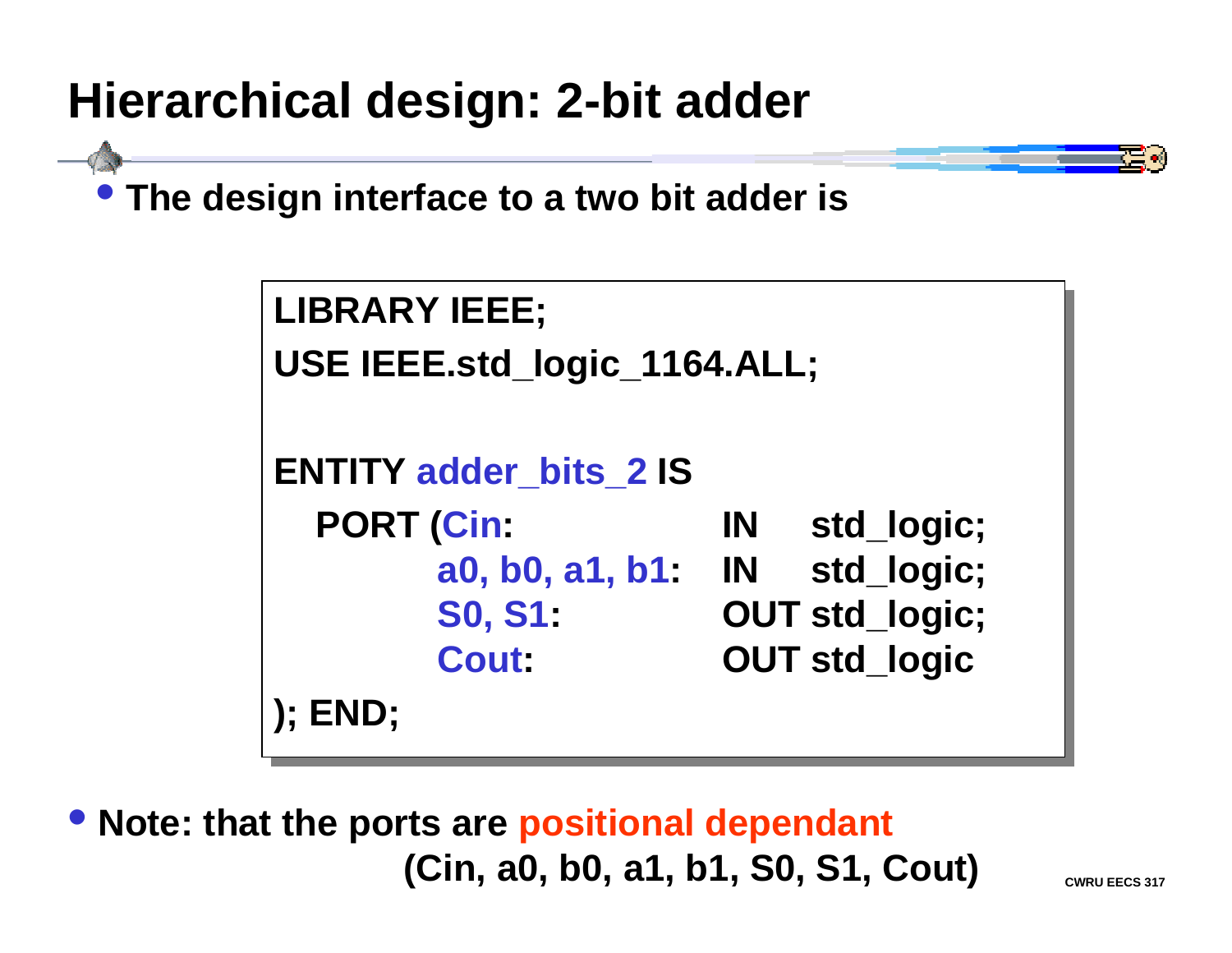# **Hierarchical design: Component Instance**

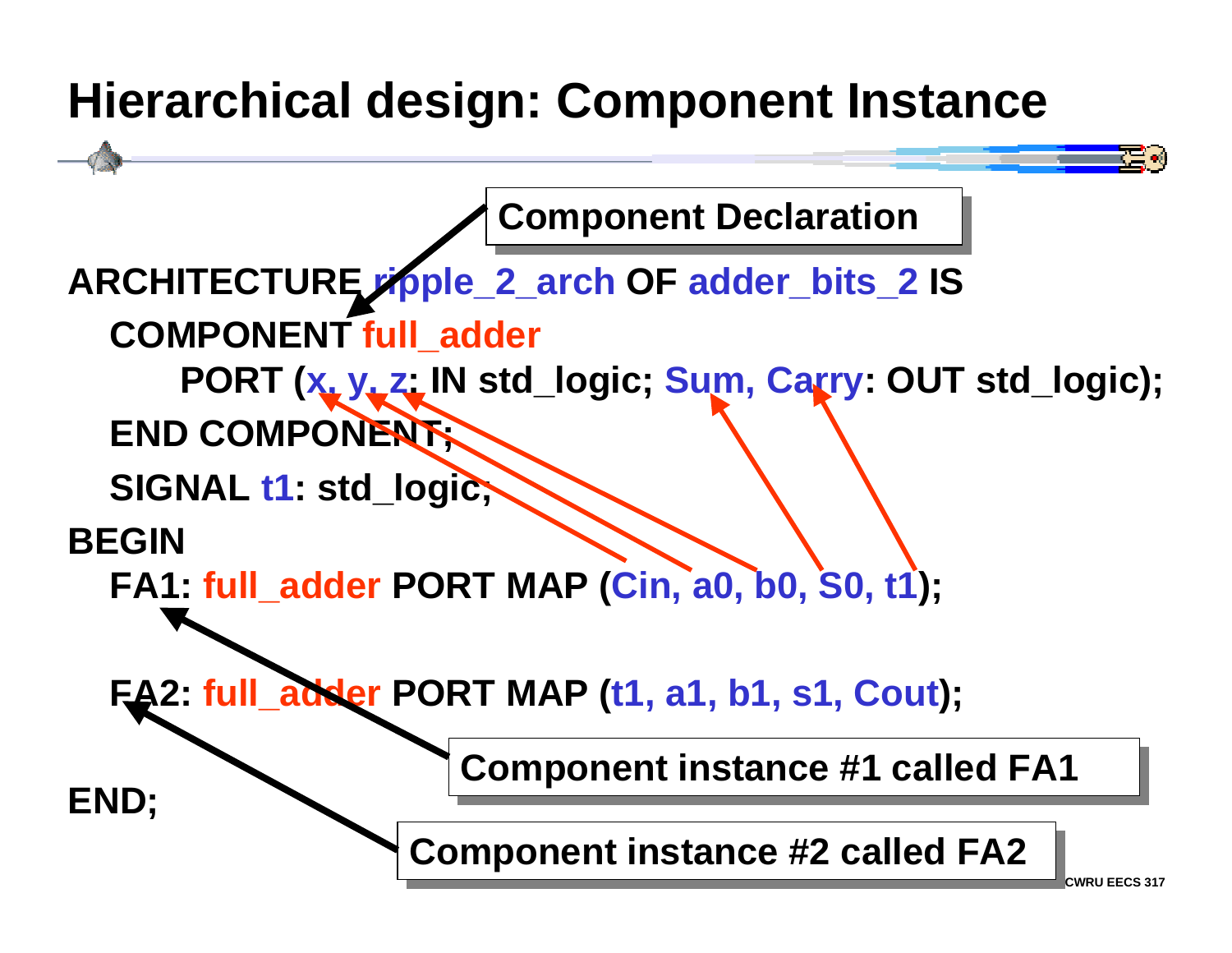# **Positional versus Named Association**



**FA1: full\_adder PORT MAP (Cin, a0, b0, S0, t1);**

 $\bullet$ **Named Association: signal => port\_name**

**FA1: full\_adder PORT FA1: full\_adder PORT MAP (Cin=>x, a0=>y, b0=>z, S0=>Sum, t1=>Carry); MAP (Cin=>x, a0=>y, b0=>z, S0=>Sum, t1=>Carry);**

#### **FA1: full\_adder PORT FA1: full\_adder PORT**

**MAP (Cin=>x, a0=>y, b0=>z, t1=>Carry, S0=>Sum); MAP (Cin=>x, a0=>y, b0=>z, t1=>Carry, S0=>Sum);**

**FA1: full\_adder PORT FA1: full\_adder PORT**

**MAP (t1=>Carry, S0=>Sum, a0=>y, b0=>z, Cin=>x); MAP (t1=>Carry, S0=>Sum, a0=>y, b0=>z, Cin=>x);**

**CWRU EECS** 317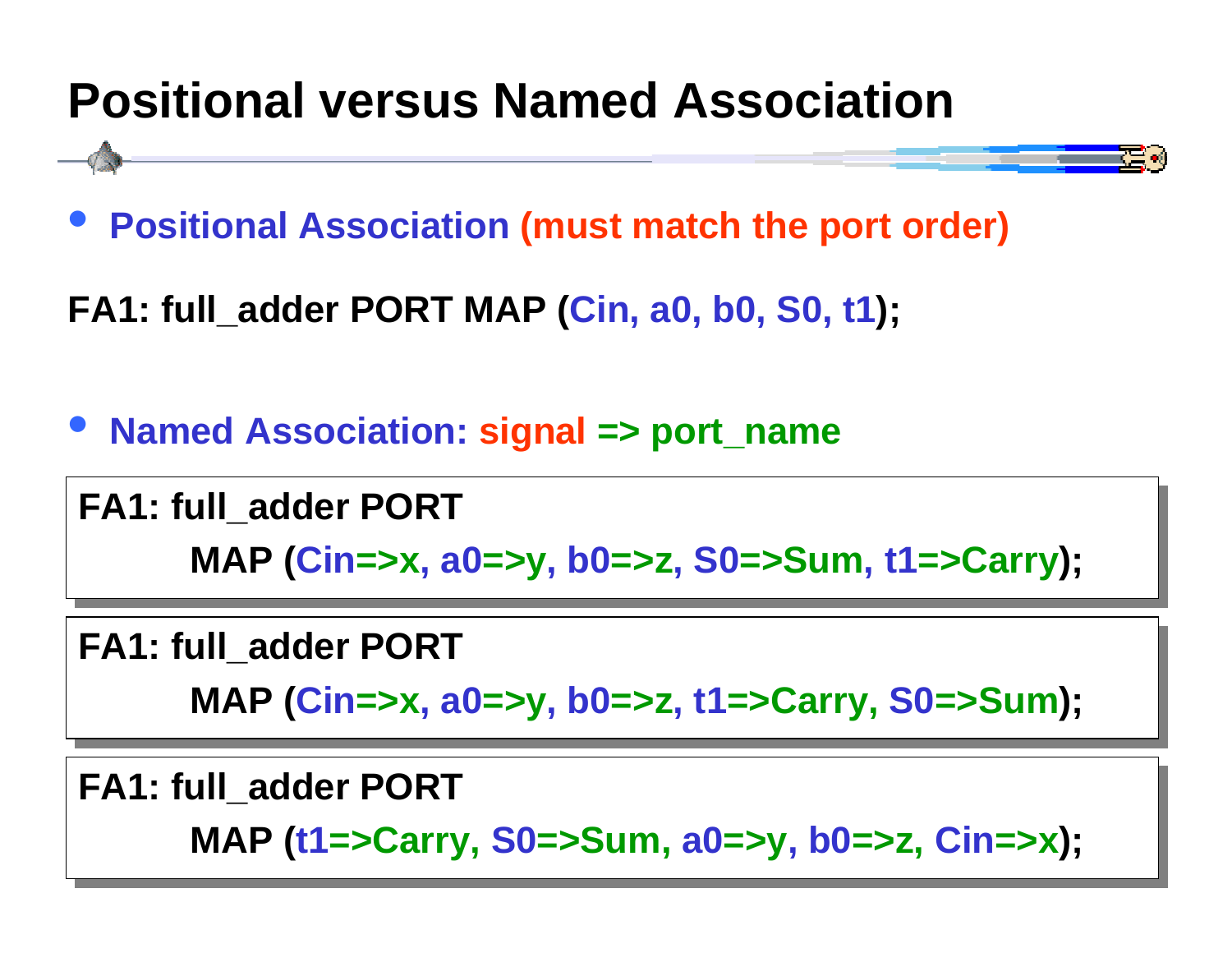### **Component by Named Association**

```
ARCHITECTURE ripple_2_arch OF adder_bits_2 IS
  COMPONENT full_adder
     PORT (x, y, z: IN std_logic; Sum, Carry: OUT std_logic);
  END COMPONENT;
  SIGNAL t1: std_logic; -- Temporary carry signal
BEGIN-- Named associationFA1: full_adder PORT
     MAP (Cin=>x, a0\neq>y, b0=>z, S0=>Sum, t1=>Carry);
  -- Positional association
  FA2: full_adder PORT MAP (t1, a1, b1, s1, Cout);
END; -- Comments start with a double dash
```
Ξ.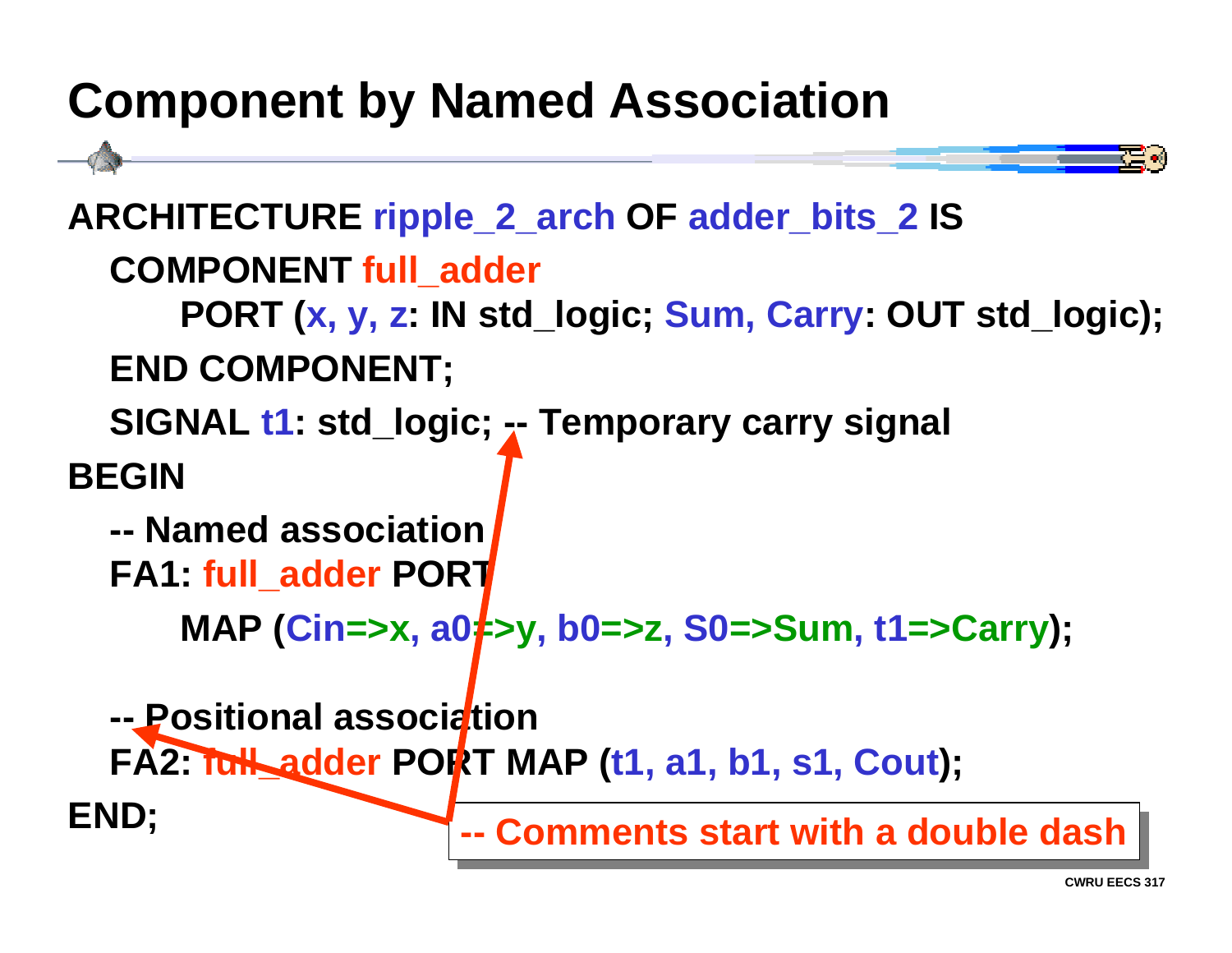#### **Using vectors: std\_logic\_vector**



| <b>ENTITY adder bits 2 IS</b> |              |    |                      |                                   |  |
|-------------------------------|--------------|----|----------------------|-----------------------------------|--|
| PORT (Cin:                    |              | IN | std_logic;           |                                   |  |
|                               | a, b         |    |                      | IN std_logic_vector(1 downto 0);  |  |
| S:                            |              |    |                      | OUT std_logic_vector(1 downto 0); |  |
|                               | <b>Cout:</b> |    | <b>OUT std_logic</b> |                                   |  |
| );        END;                |              |    |                      |                                   |  |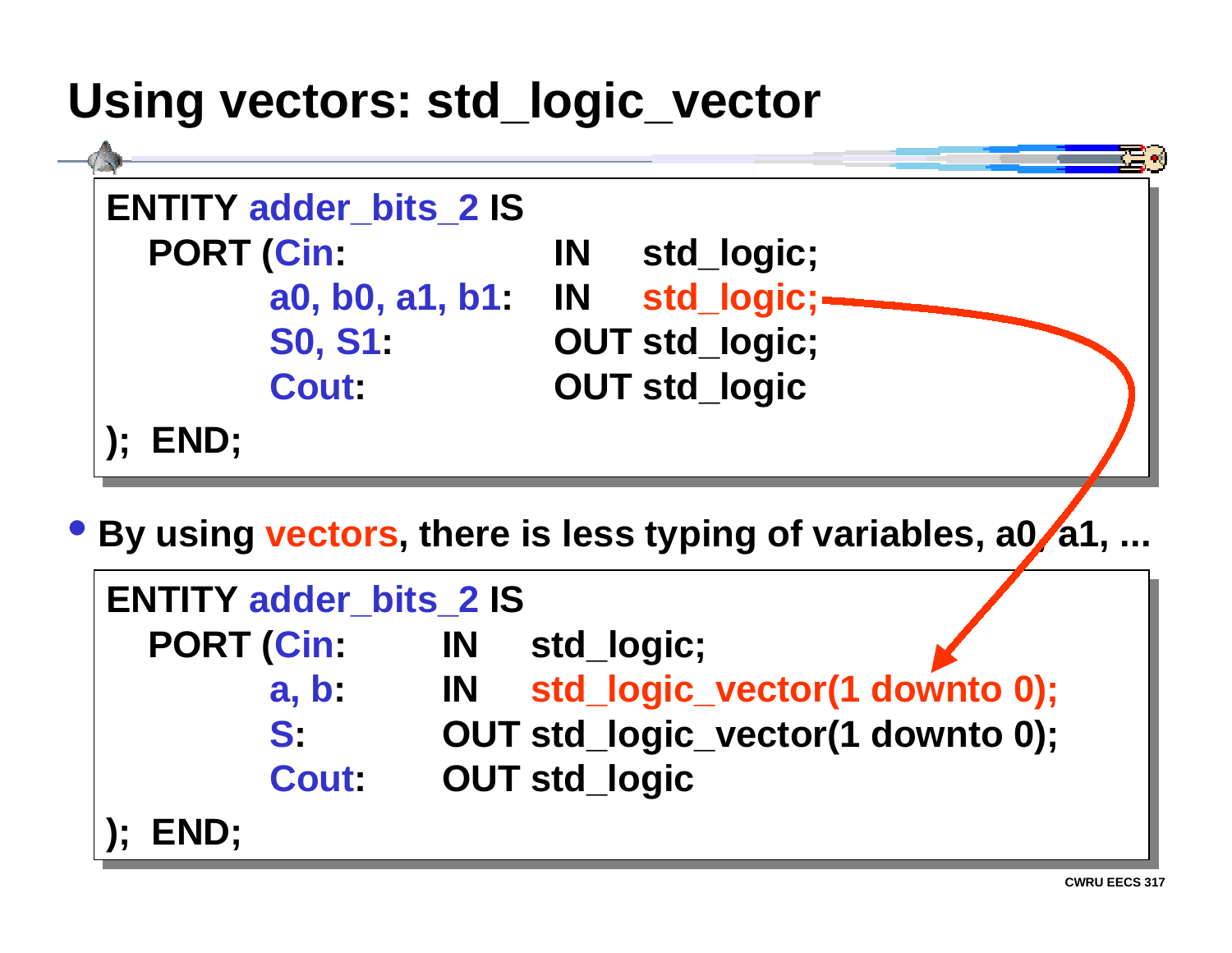# **2-bit Ripple adder using std\_logic\_vector**

• **Note, the signal variable usage is now different: a0 becomes a(0)**

**ARCHITECTURE ripple\_2\_arch OF adder\_bits\_2 IS**

**COMPONENT full\_adder**

**PORT (x, y, z: IN std\_logic; Sum, Carry: OUT std\_logic); END COMPONENT;**

**SIGNAL t1: std\_logic; -- Temporary carry signal**

**BEGIN**

**FA1: full\_adder PORT MAP (Cin, a(0), b(0), S(0), t1);**

**FA2: full\_adder PORT MAP (t1, a(1), b(1), s(1), Cout); END;**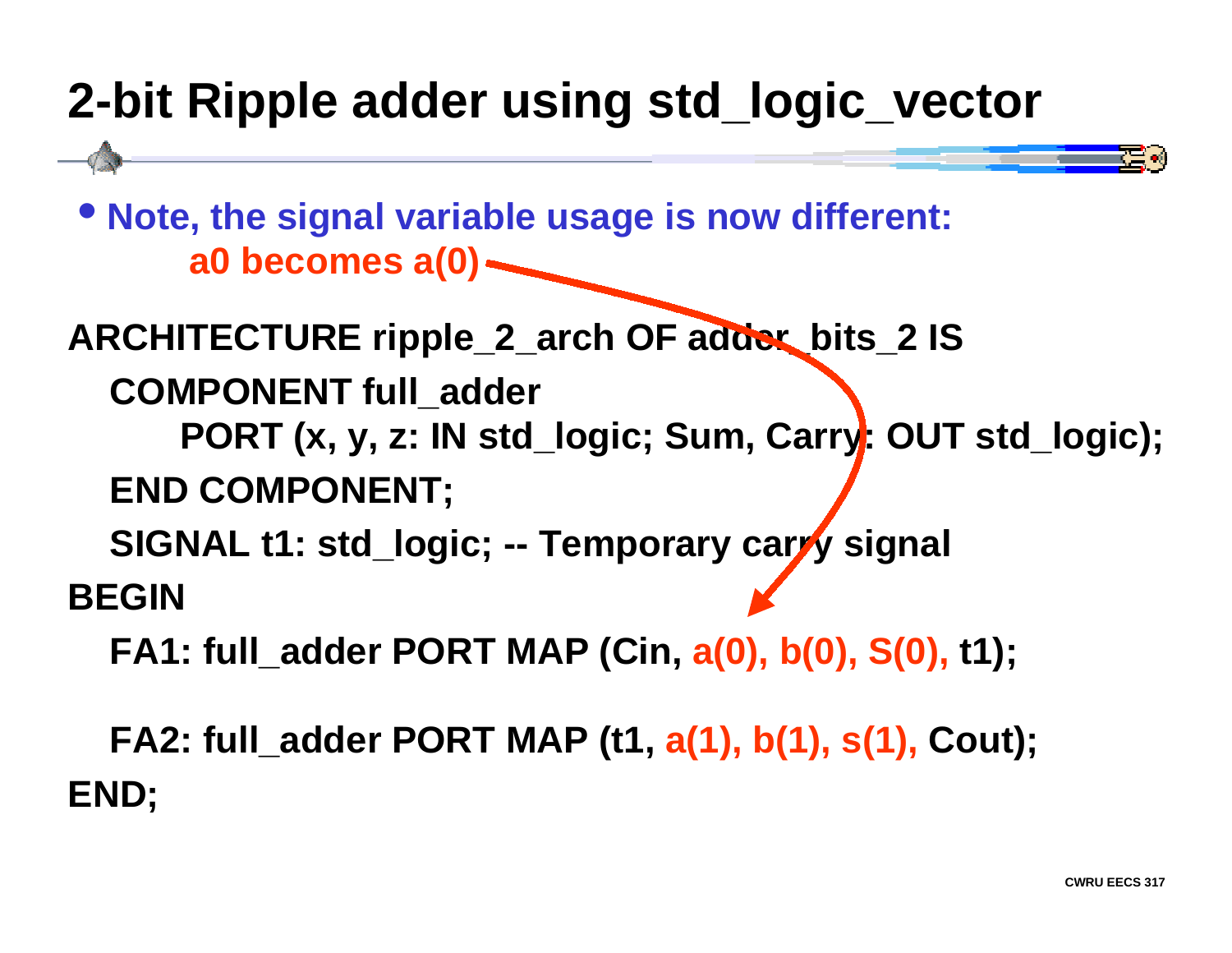# **4-bit Ripple adder using std\_logic\_vector**

**ARCHITECTURE ripple\_4\_arch OF adder\_bits\_4 IS**

**COMPONENT full\_adder**

**PORT (x, y, z: IN std\_logic; Sum, Carry: OUT std\_logic); END COMPONENT;**

**SIGNAL t: std\_logic\_vector(3 downto 1);**

**BEGIN**

**FA1: full\_adder PORT MAP (Cin, a(0), b(0), S(0), t(1)); FA2: full\_adder PORT MAP (t(1), a(1), b(1), S(1), t(2));**

**FA3: full\_adder PORT MAP (t(2), a(2), b(2), S(2), t(3));**

**FA4: full\_adder PORT MAP (t(3), a(3), b(3), S(3), Cout);**

**END;**

**• std\_vectors make it easier to replicate structures** 

Ξ κ∣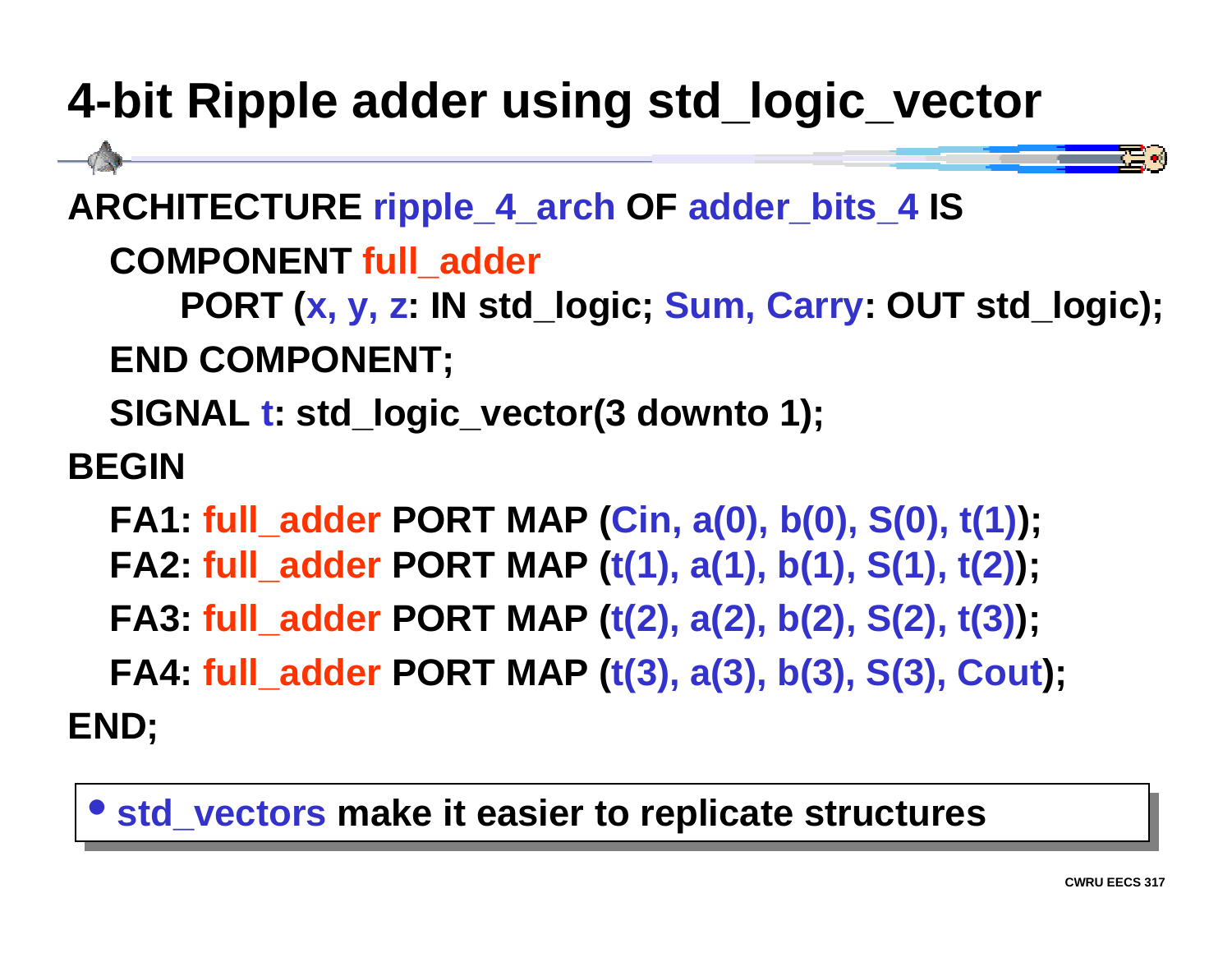### **For-Generate statement: first improvement**

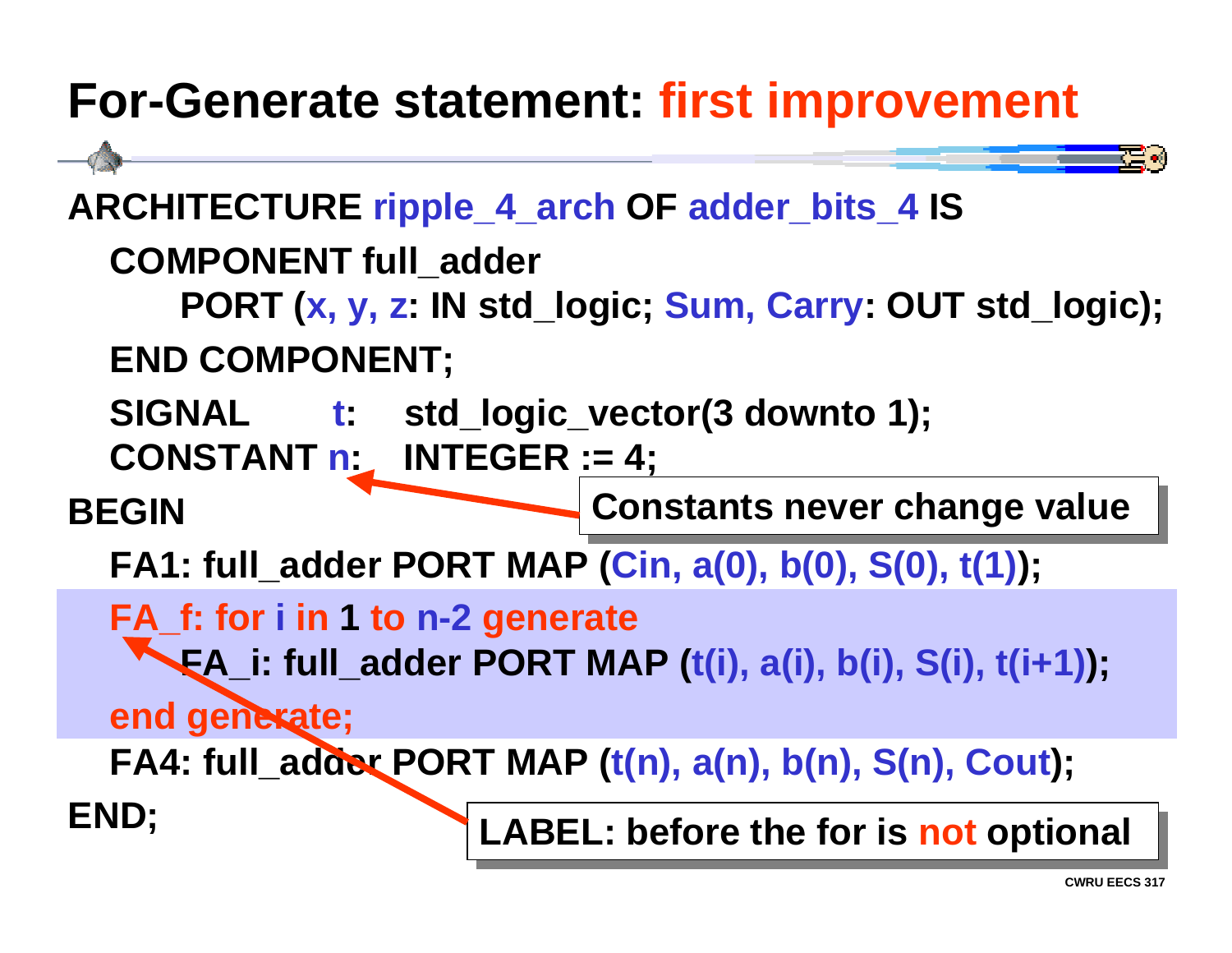### **For-Generate statement: second improvement**

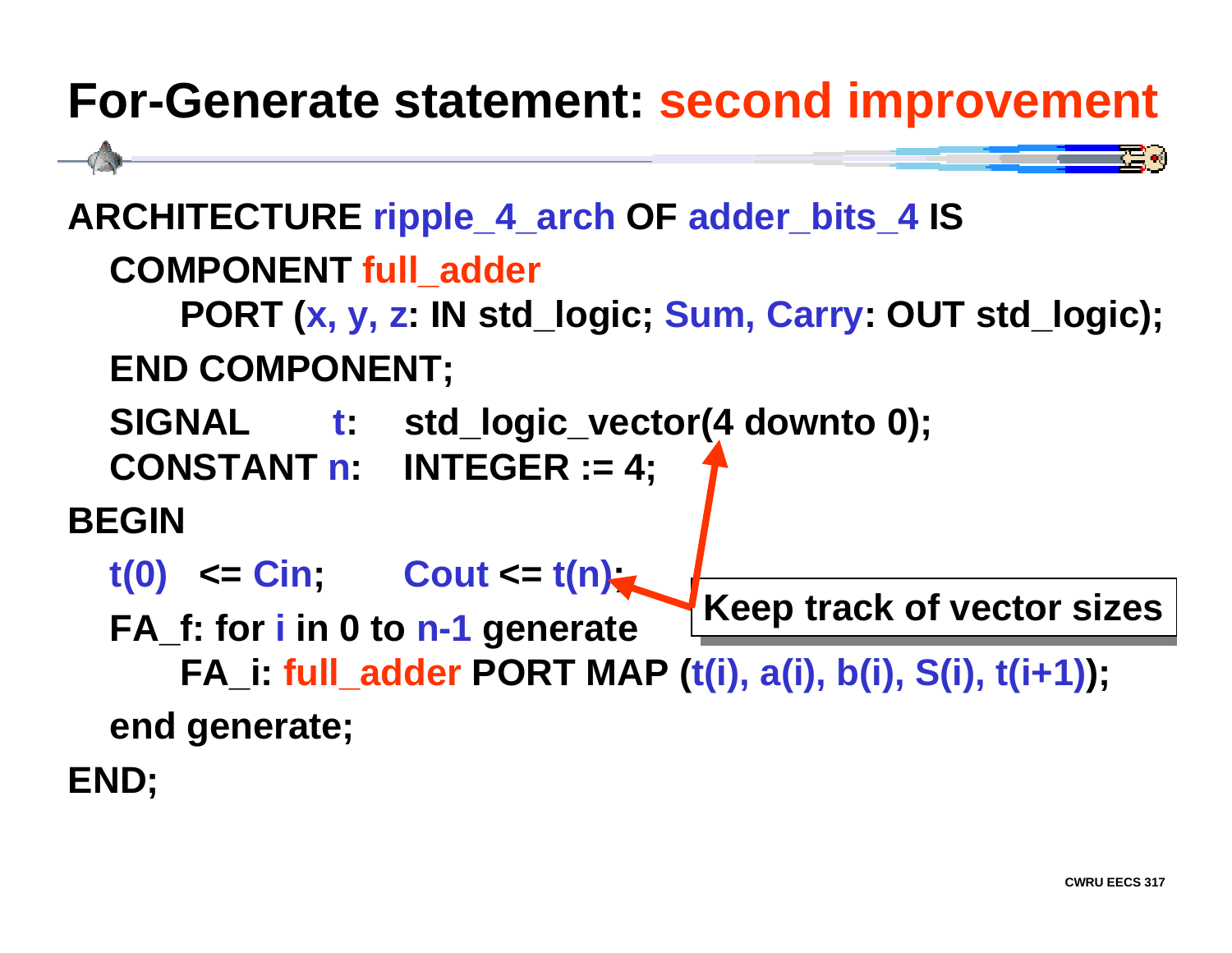# **N-bit adder using generic**



**); END; ); END;**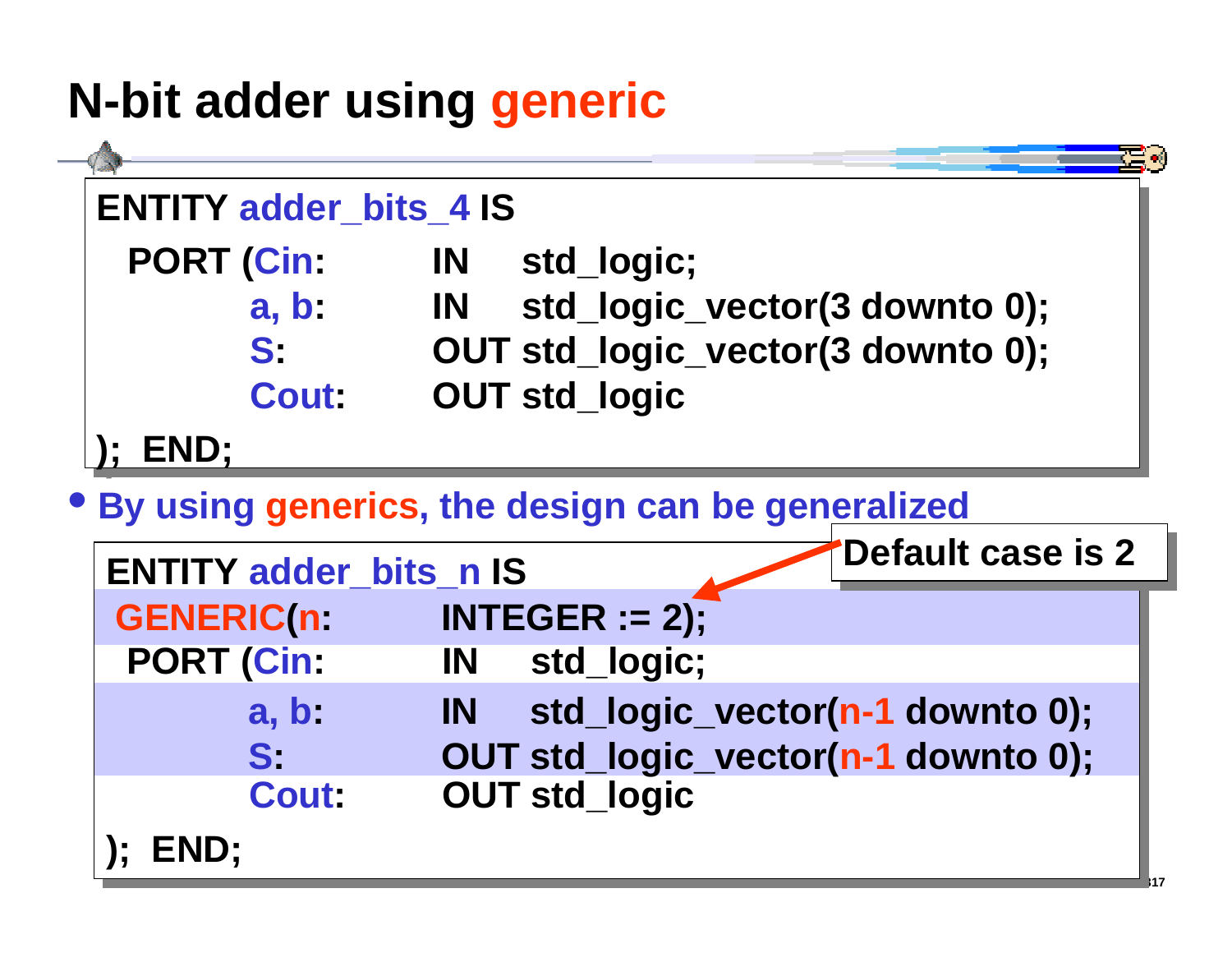# **For-Generate statement: third improvement**

#### **ARCHITECTURE ripple\_n\_arch OF adder\_bits\_n IS**

#### **COMPONENT full\_adder**

**PORT (x, y, z: IN std\_logic; Sum, Carry: OUT std\_logic); END COMPONENT;**

 **SIGNAL t: std\_logic\_vector(n downto 0); BEGIN**

- **t(0) <= Cin; Cout <= t(n);**
- **FA: for i in 0 to n-1 generate**

**FA\_i: full\_adder PORT MAP (t(i), a(i), b(i), S(i), t(i+1)); end generate;**

**END;**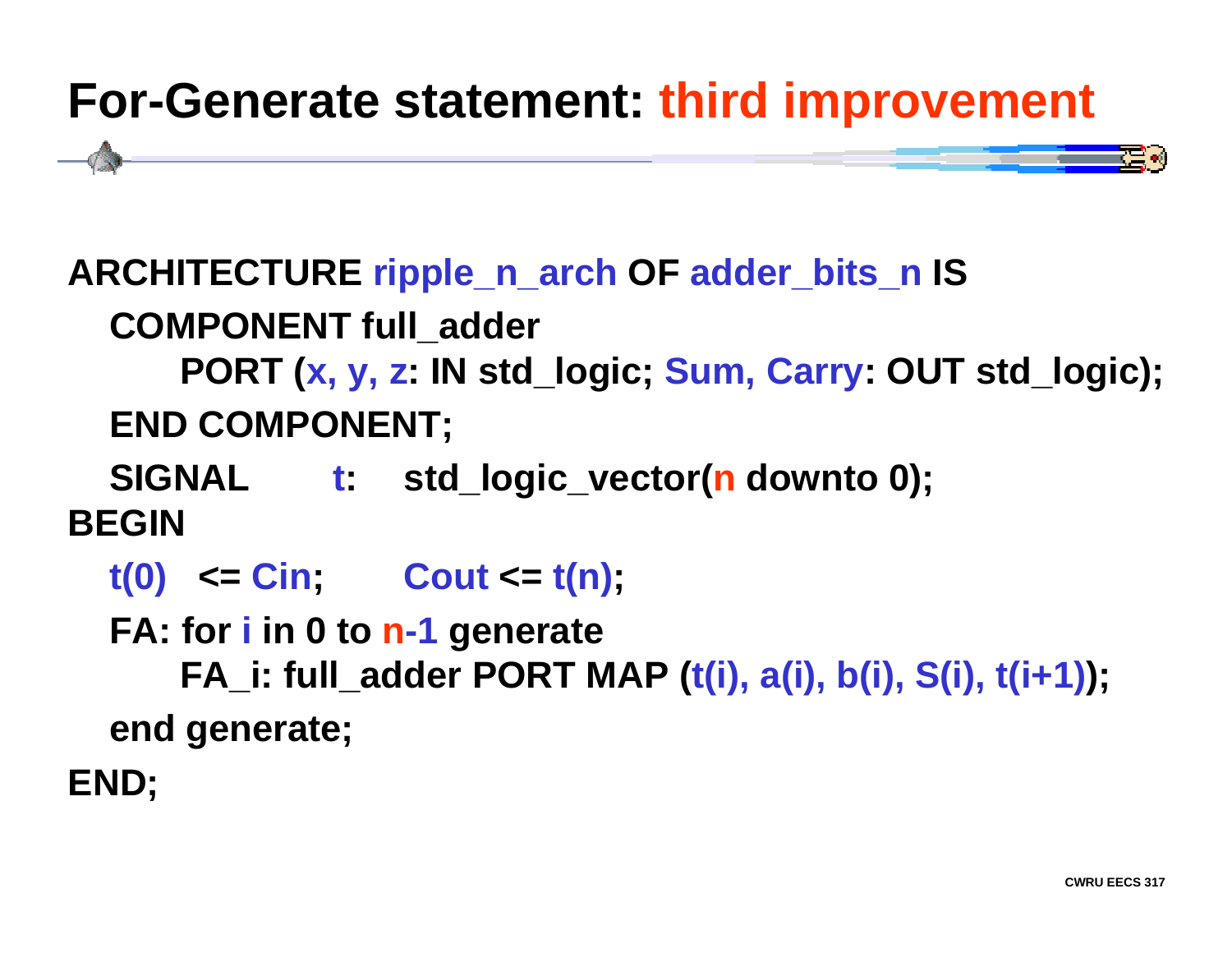# **Stimulus Only Test Bench Architecture**

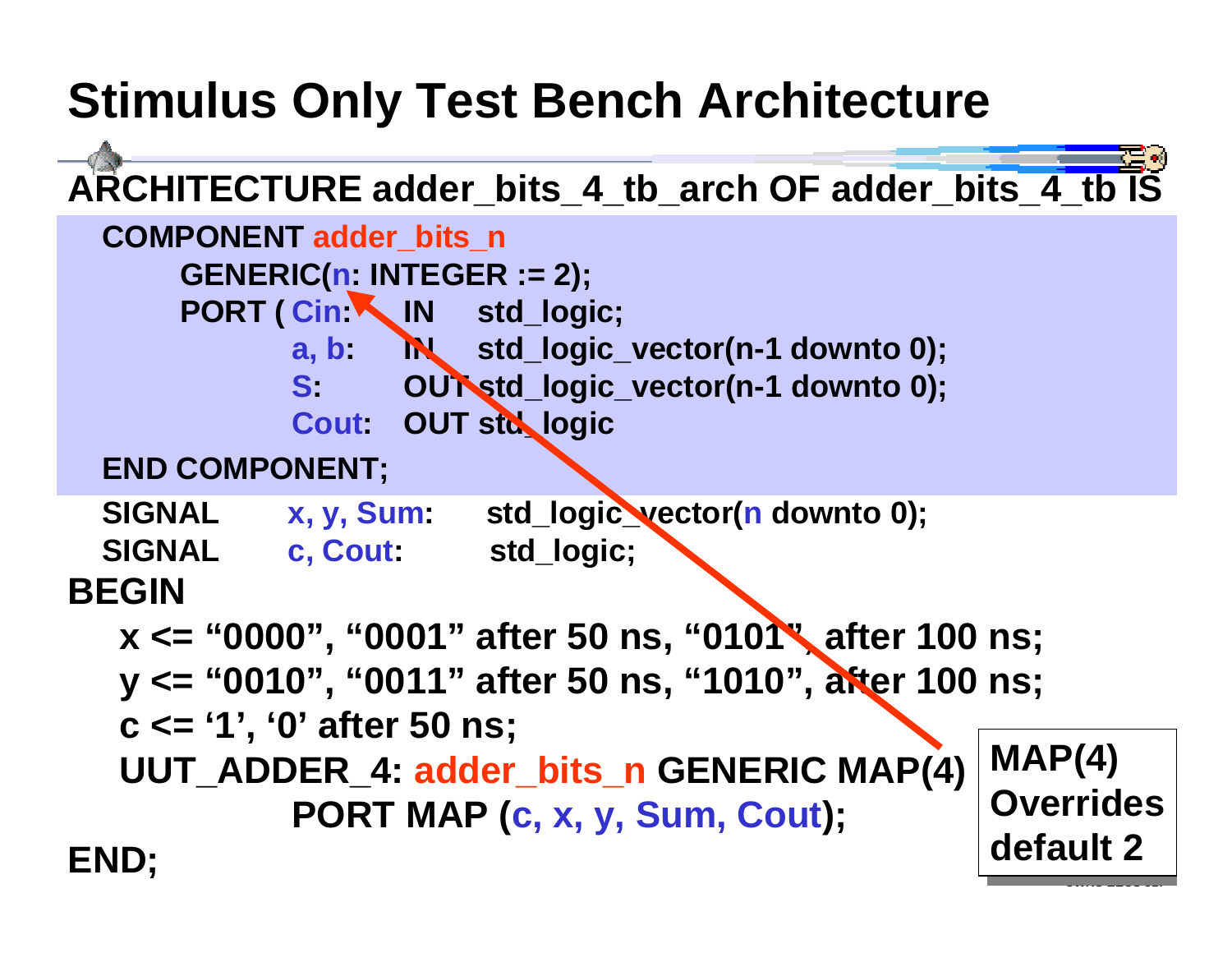### **Stimulus Only Test Bench Entity**

| <b>ENTITY adder_bits_4_tb IS</b> |                               |
|----------------------------------|-------------------------------|
| <b>PORT (Sum:</b>                | std_logic_vector(3 downto 0); |
| <b>Cout:</b>                     | std_logic                     |
| <b>(); END;</b>                  |                               |
|                                  |                               |

**The output of the testbench will be observe by the digital waveform of the simulator.**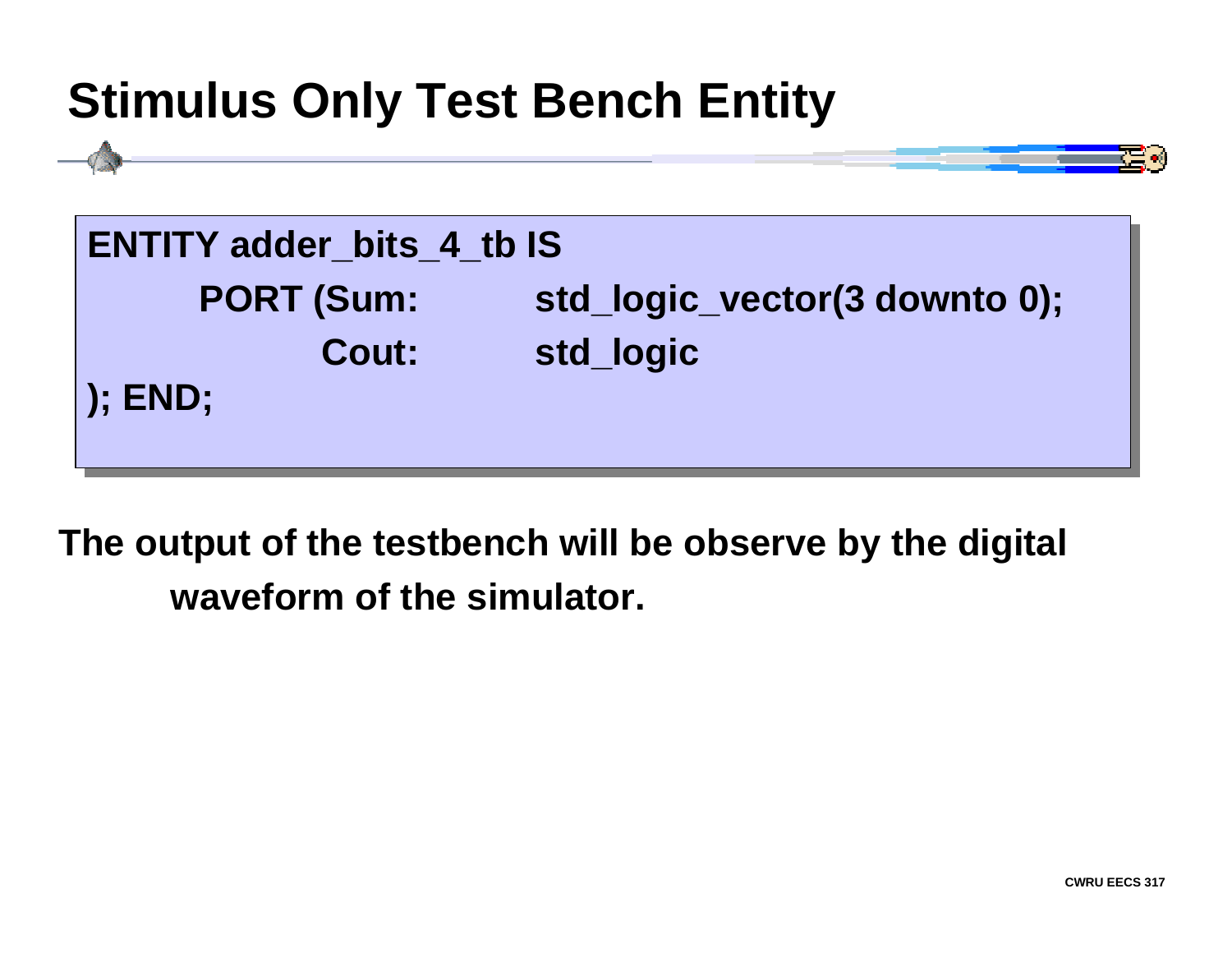#### **Review: 1-bit Tri-State buffer**



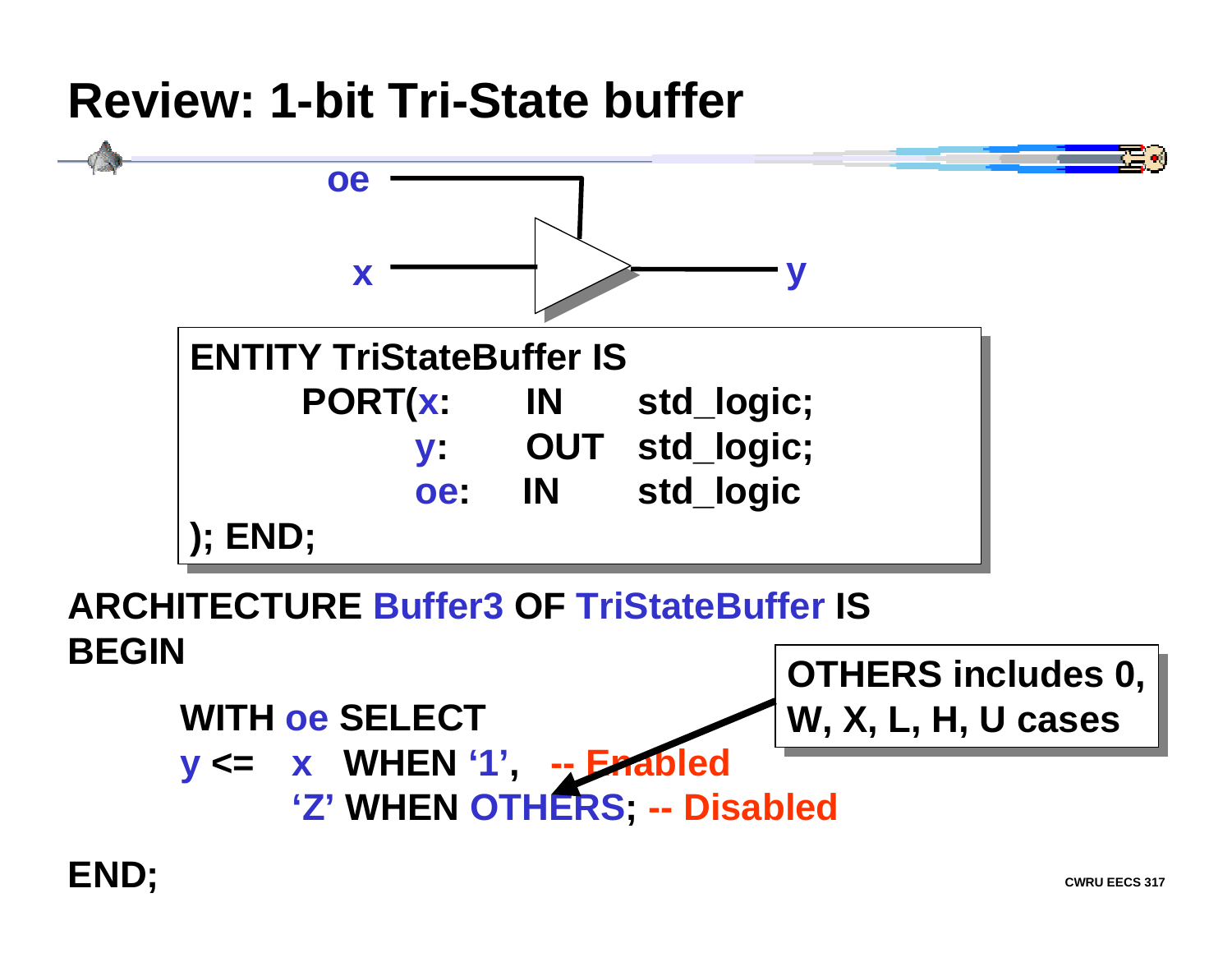### **N-bit Tri-State Buffer entity**



**CWRU EECS 317**

**END; END;**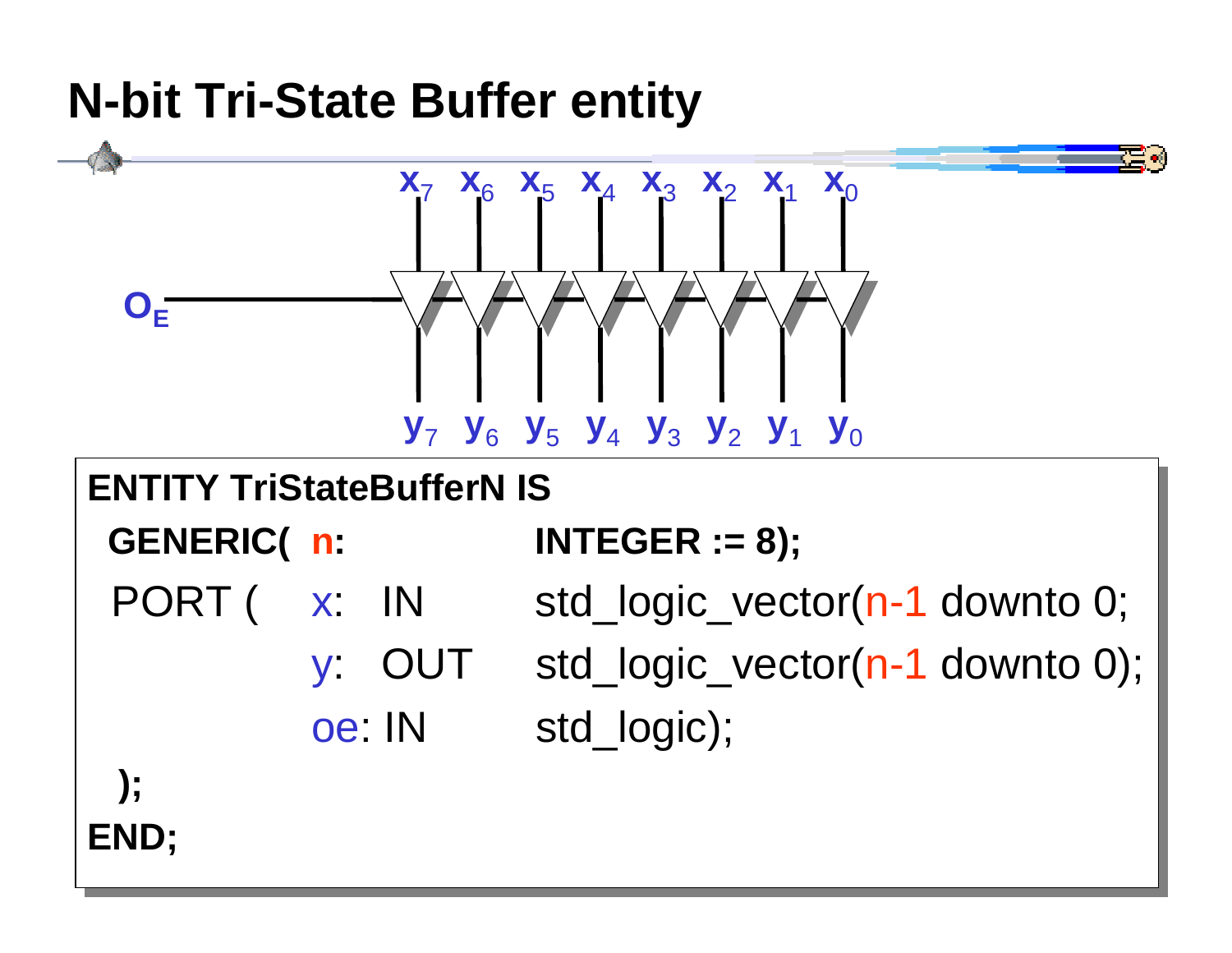### **N-bit Tri-State Buffer architecture**



**ARCHITECTURE TriStateBufferN\_ARCH OF TriStateBufferN IS COMPONENT TriStateBuffer**

 **PORT (x: IN std\_logic; y: OUT std\_logic, oe: IN std\_logic); END COMPONENT;**

**BEGIN**

**TB: FOR i IN 0 TO n-1 GENERATETB\_i: TriStateBuffer PORT MAP (x(i), y(i), oe);**

 **END GENERATE;**

**END;**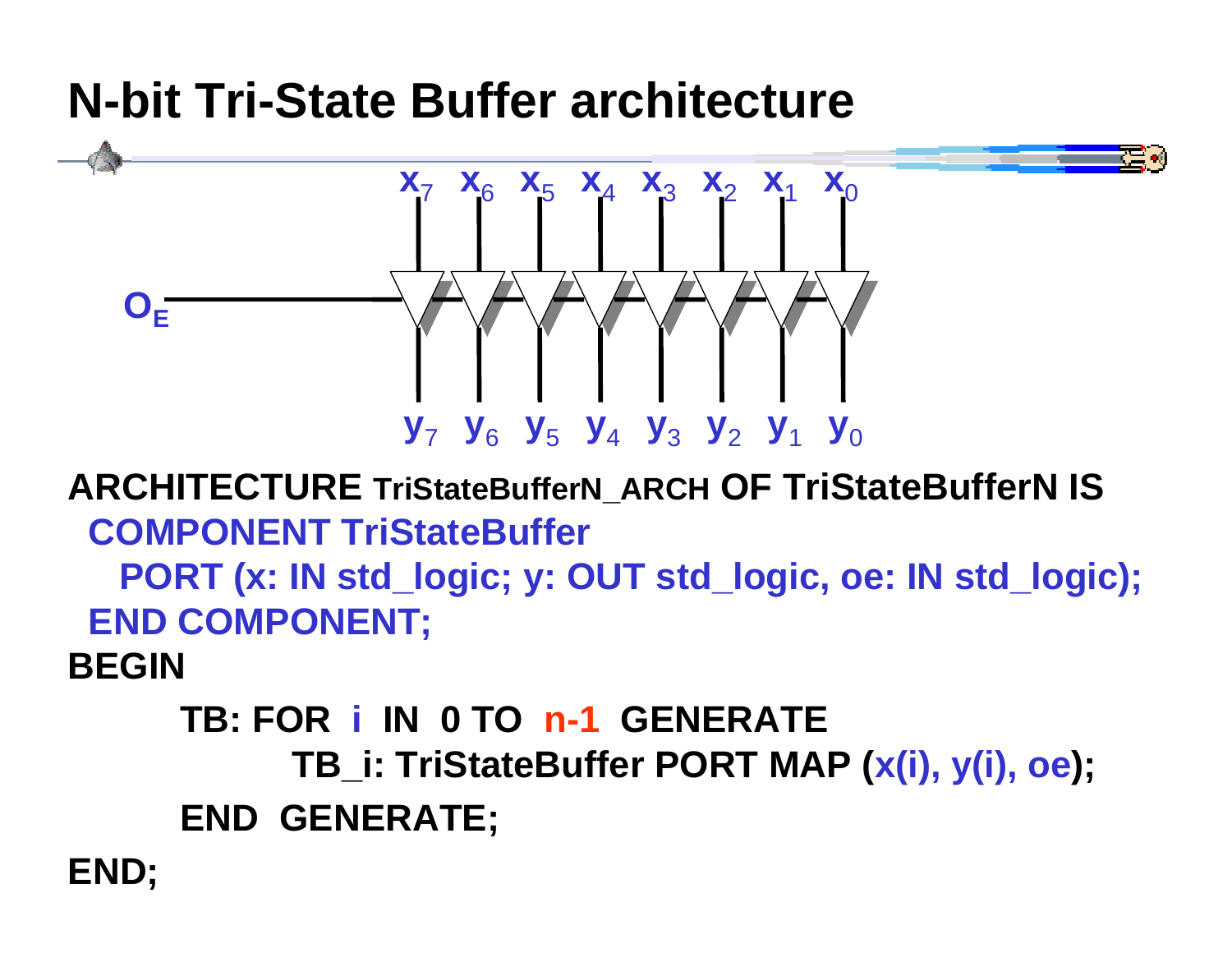#### **ROM: 4 byte Read Only Memory**



**CWRU EECS 317D: OUT std\_logic\_vector(7 downto 0)); END; D: OUT std\_logic\_vector(7 downto 0)); END;**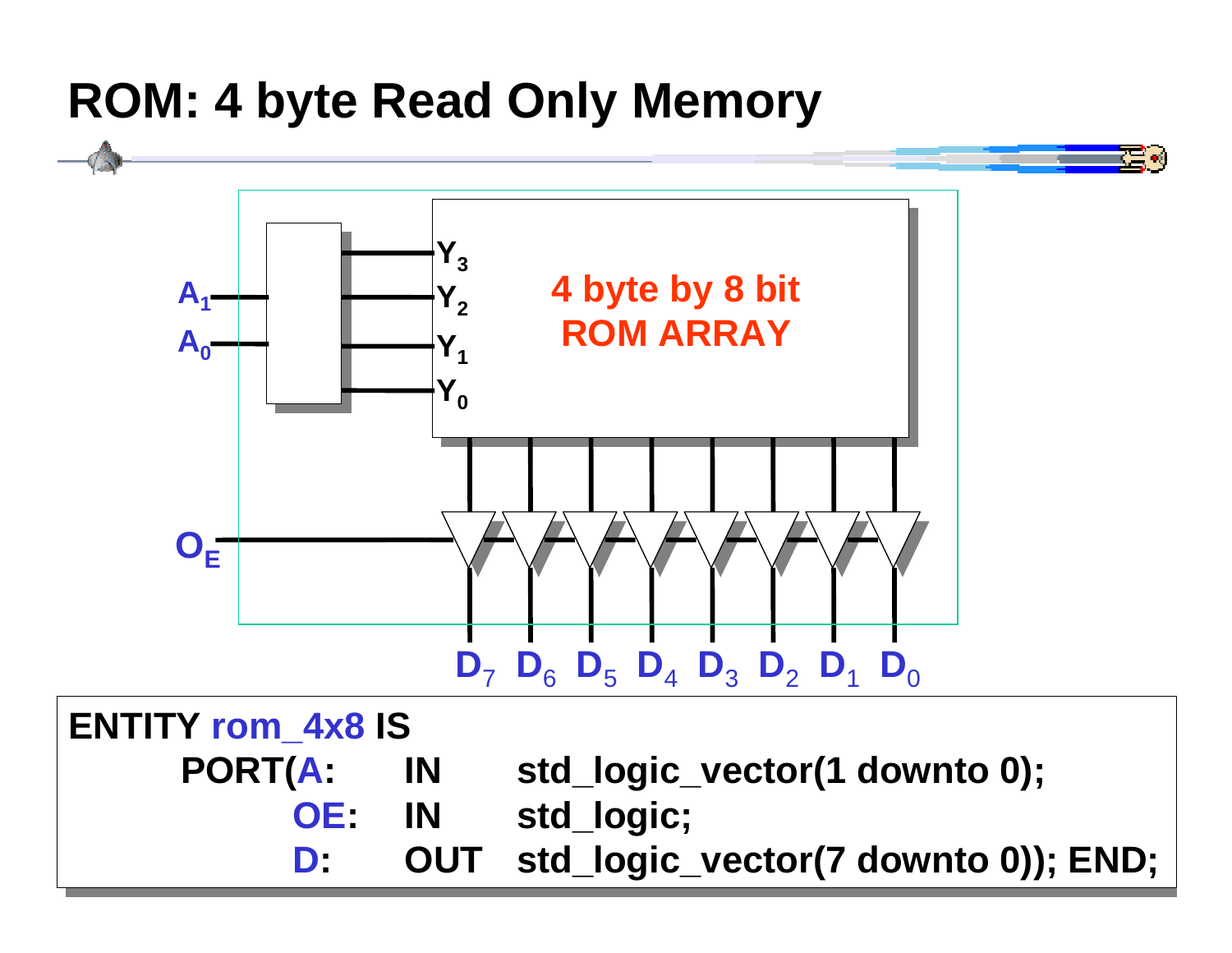# **ROM: 4 byte Read Only Memory**

```
ARCHITECTURE rom_4x8_arch OF rom_4x8 IS
ARCHITECTURE rom_4x8_arch OF rom_4x8 IS
  COMPONENT TriStateBufferNCOMPONENT TriStateBufferN
 GENERIC(n: INTEGER := 1);
 GENERIC(n: INTEGER := 1);
 PORT ( x: IN std_logic_vector(n-1 downto 0;
 PORT ( x: IN std_logic_vector(n-1 downto 0;
           y: OUT std_logic_vector(n-1 downto 0);
 y: OUT std_logic_vector(n-1 downto 0);
                     oe: IN std_logic);
oe: IN std_logic);
 END COMPONENT;
 END COMPONENT;
 SIGNAL ROMout: std_logic_vector(7 downto 0);
 SIGNAL ROMout: std_logic_vector(7 downto 0);
BEGINBEGIN BufferOut: TriStateBufferN GENERIC MAP(8)
BufferOut: TriStateBufferN GENERIC MAP(8)
                                 PORT MAP(ROMout, D, OE);
 PORT MAP(ROMout, D, OE);
 WITH A SELECT WITH A SELECTROMout <= "01000001" WHEN "00",
ROMout <= "01000001" WHEN "00",
            "11111011" WHEN "01",
"11111011" WHEN "01",
                       "00000110" WHEN "10",
"00000110" WHEN "10",
                       "00000000" WHEN "11";
"00000000" WHEN "11";
END;
END;
```
**CWRU EECS 317**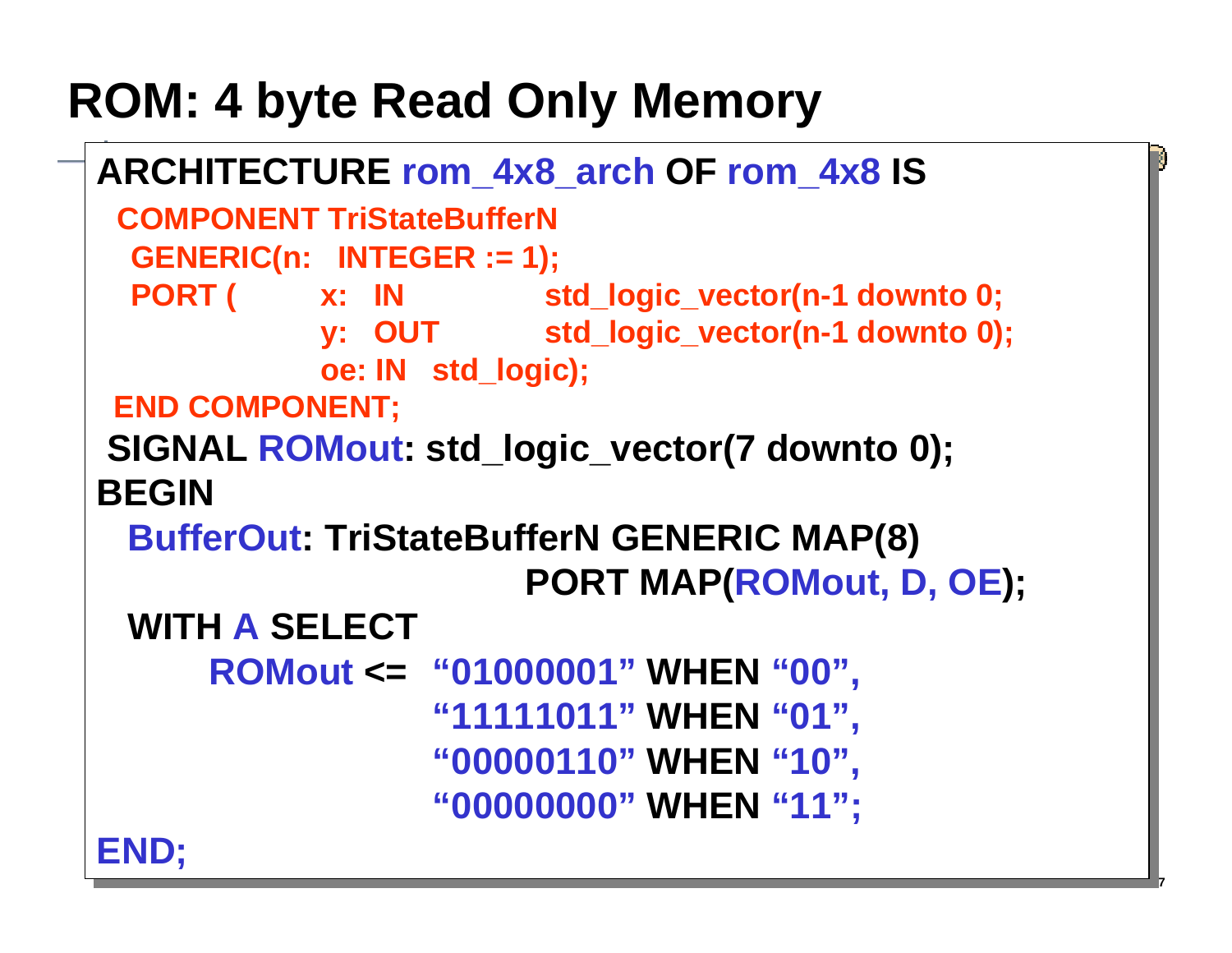#### **Review: 2-to-1 & Datapath Multiplexor**



**Where is the difference?**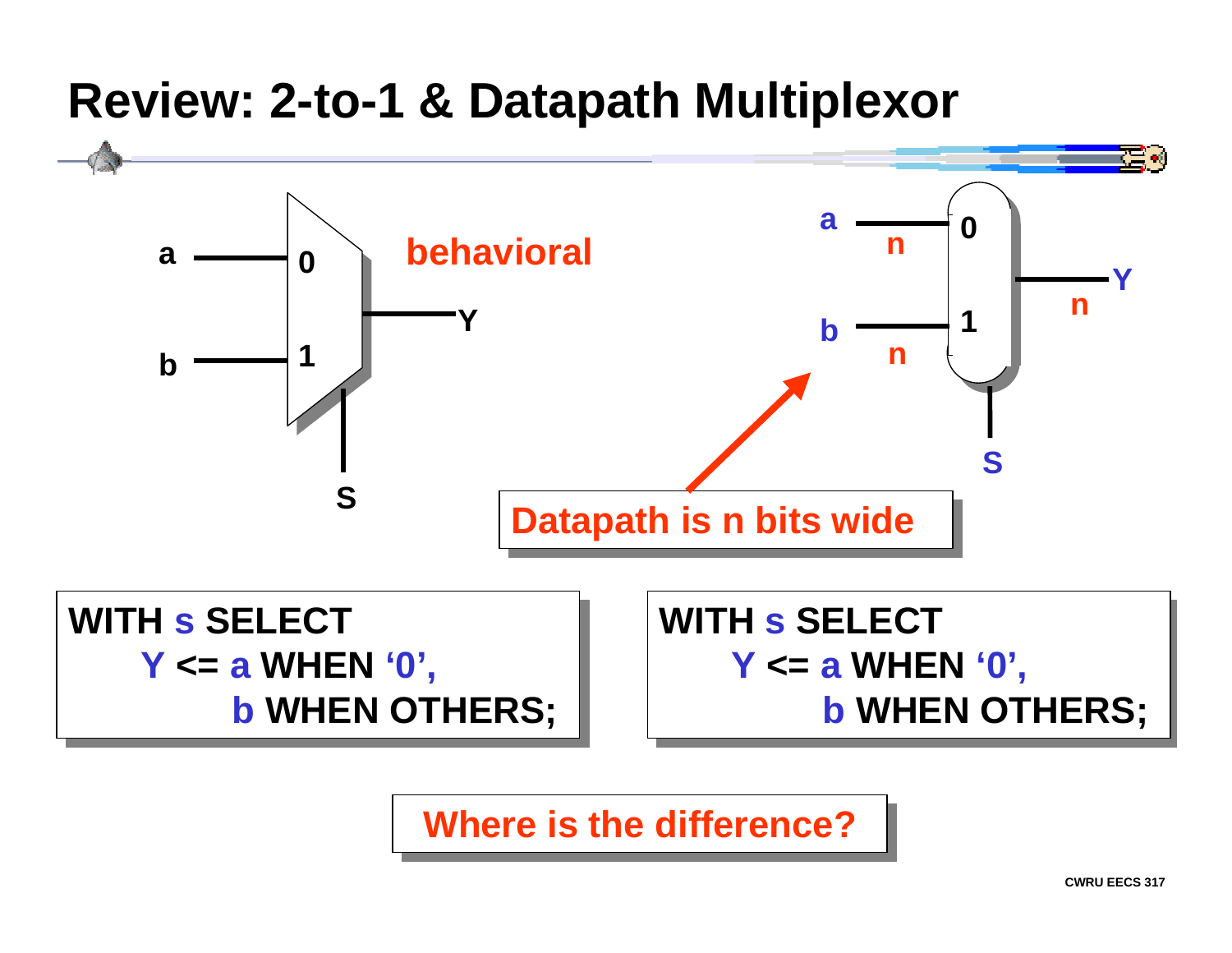### **Generic 2-to-1 Datapath Multiplexor Entity**

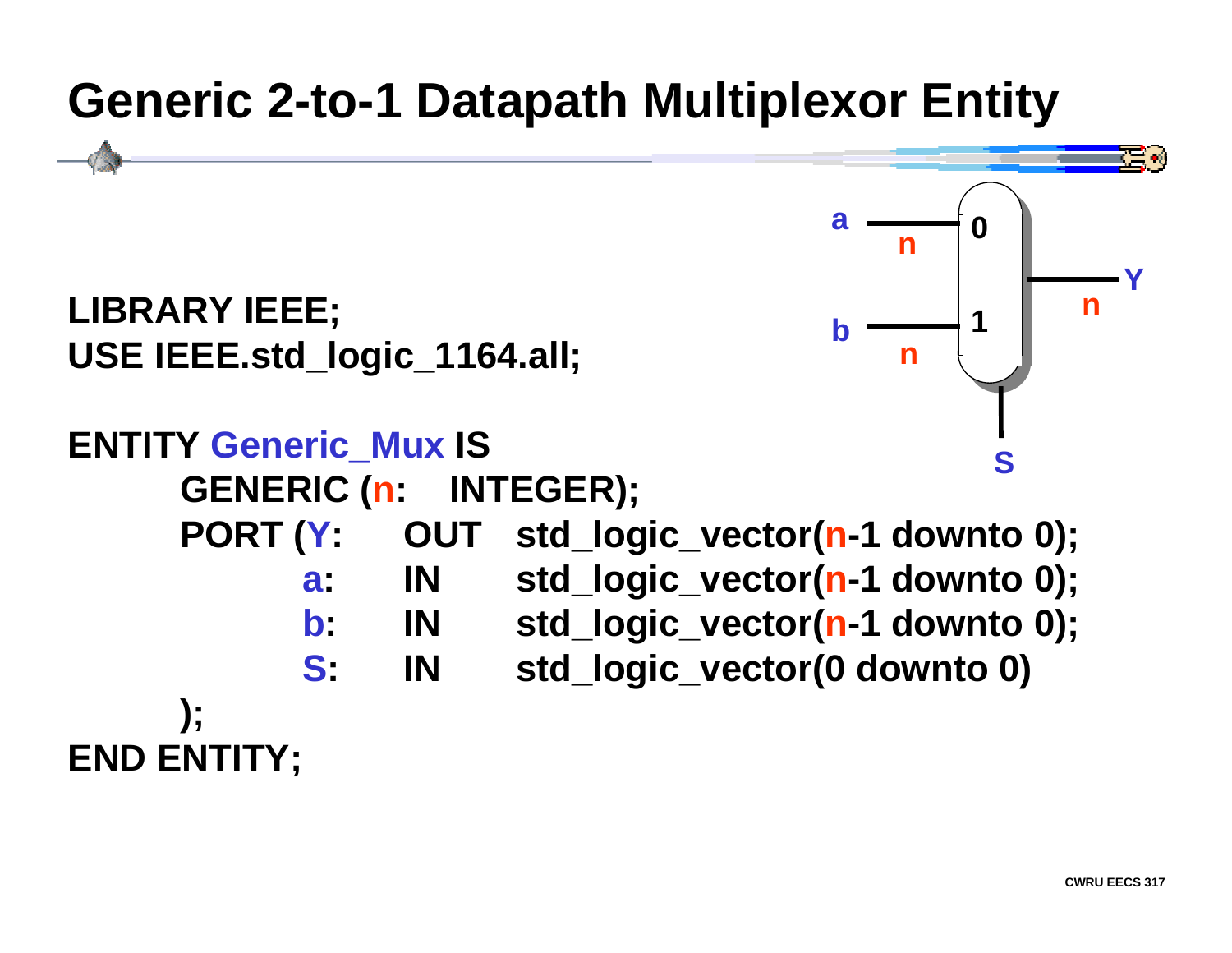#### **Generic 2-to-1 Datapath Multiplexor Architecture**



**Configurations are Configurations are require for simulation require for simulation CONFIGURATION Generic\_Mux\_cfg OF Generic\_Mux IS FOR Generic\_Mux\_arch END FOR; END CONFIGURATION;**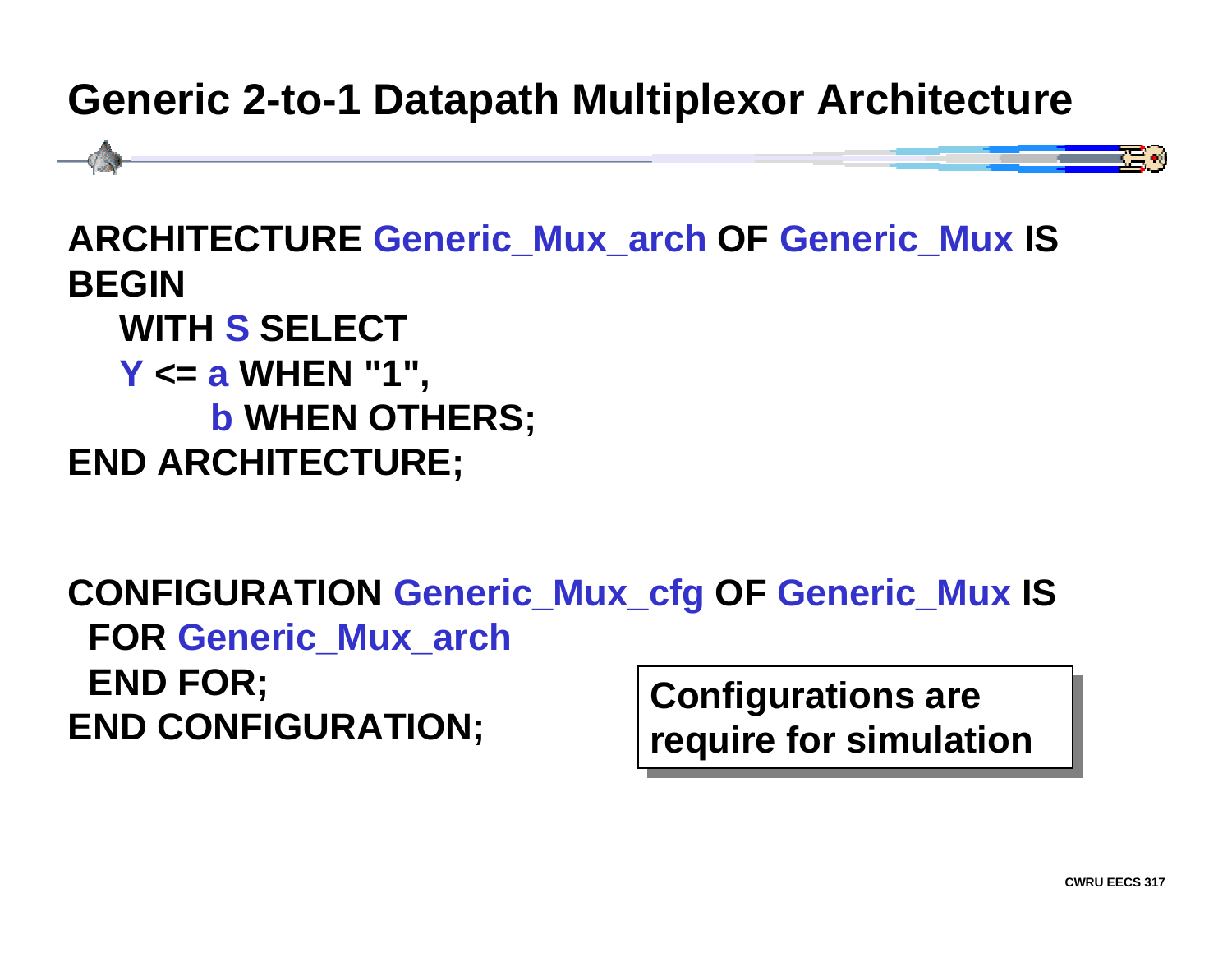# **VHDL Component, Entity, and Architecture**

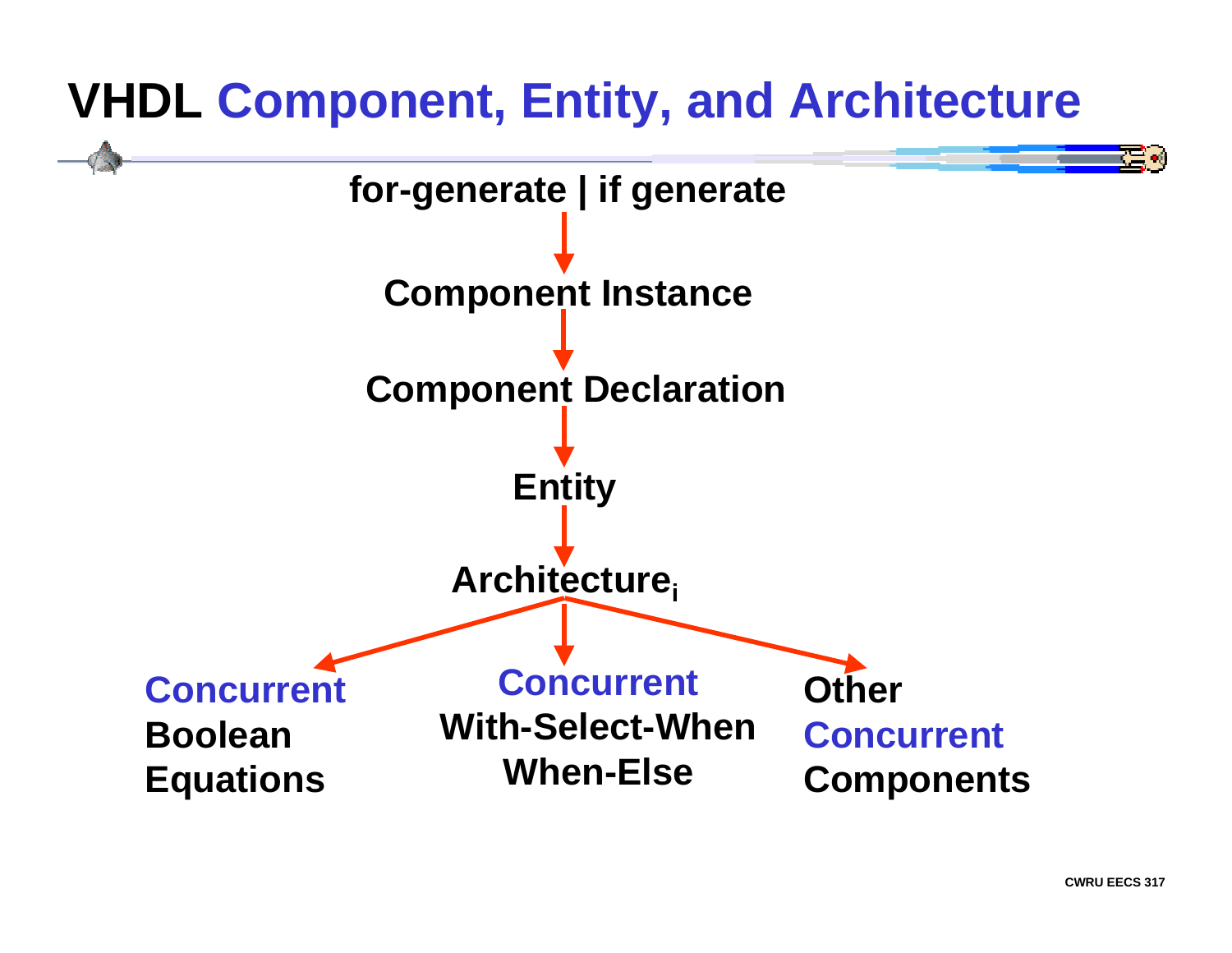# **Summary of VHDL Components**



#### **Component Instance**

```
identifier : component_entity_name
  [ GENERIC MAP ( identifier { ,identifier } ) ]
  [ PORT MAP ( identifier { ,identifier } ) ]
;
mode := IN | OUT | INOUT
type := std_logic | std_logic_vector(n downto 0) | bit
```